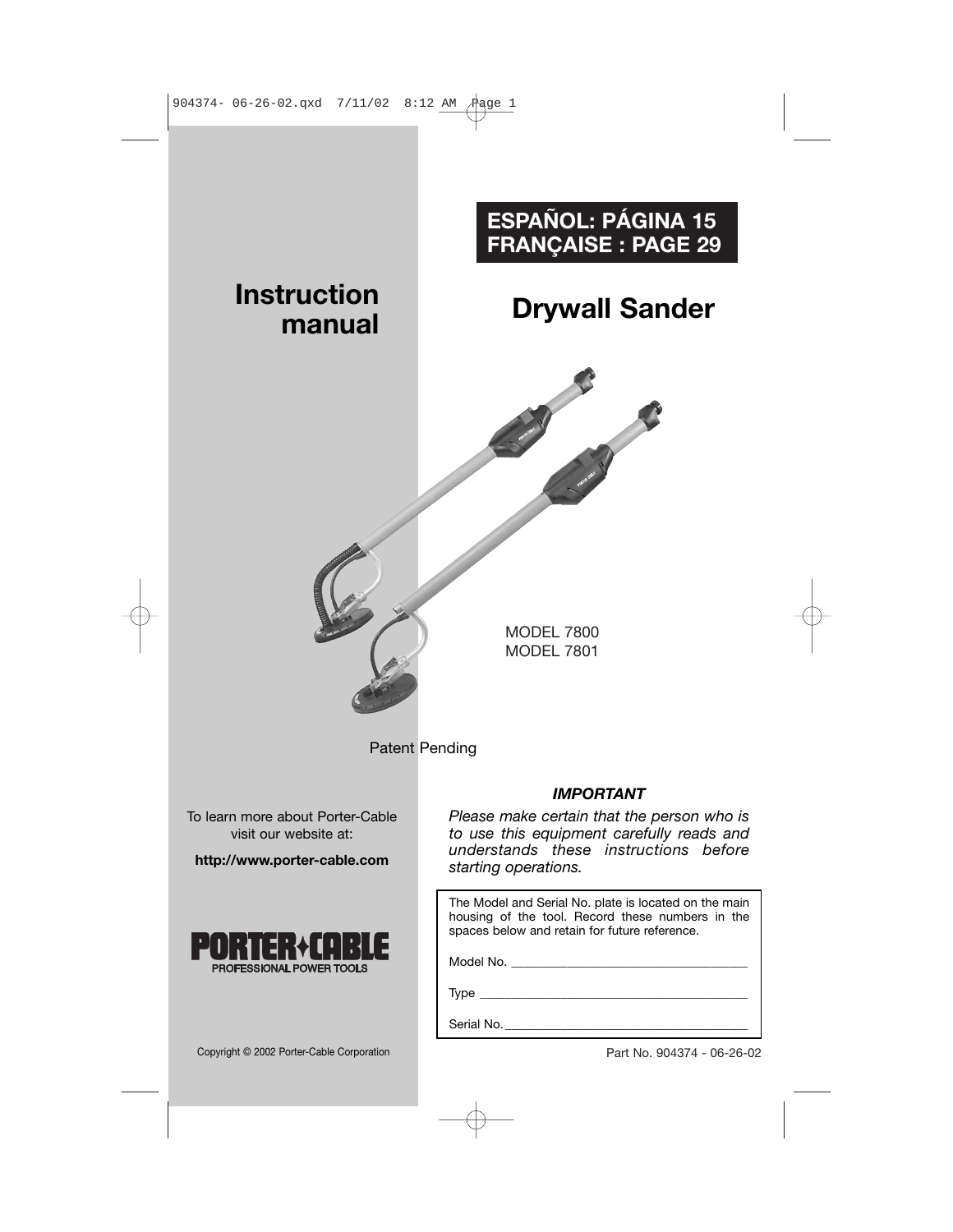**WARNING: SOME DUST CREATED BY POWER SANDING, SAWING, GRINDING, DRILLING, AND OTHER CONSTRUCTION ACTIVITIES** contains chemicals known to cause cancer, birth defects or other reproductive harm. Some examples of these chemicals are:

- · lead from lead-based paints,
- · crystalline silica from bricks and cement and other masonry products, and

· arsenic and chromium from chemically-treated lumber.

Your risk from these exposures varies, depending on how often you do this type of work. To reduce your exposure to these chemicals: work in a well ventilated area, and work with approved safety equipment, such as those dust masks that are specially designed to filter out microscopic particles.

# **GENERAL SAFETY RULES**

**WARNING: READ AND UNDERSTAND ALL INSTRUCTIONS.** Failure to follow all instructions listed below, may result in electric shock, fire and/or serious personal injury.

#### SAVE THESE INSTRUCTIONS.

#### **WORK AREA**

**1. Keep your work area clean and well lit.** Cluttered benches and dark areas invite accidents.

**2. Do not operate power tools in explosive atmospheres, such as in the presence of flammable liquids, gases, or dust.** Power tools create sparks which may ignite the dust or fumes.

**3. Keep bystanders, children, and visitors away while operating a power tool.** Distractions can cause you to lose control.

#### **ELECTRICAL SAFETY**

**1. Grounded tools must be plugged into an outlet properly installed and grounded in accordance with all codes and ordinances. Never remove the grounding prong or modify the plug in any way. Do not use any adapter plugs. Check with a qualified electrician if you are in doubt as to whether the outlet is properly grounded.** If the tools should electrically malfunction or break down, grounding provides a low resistance path to carry electricity away from the user.

**2. Avoid body contact with grounded surfaces such as pipes, radiators, ranges and refrigerators.** There is an increased risk of electric shock if your body is grounded.

**3. Don't expose power tools to rain or wet conditions.** Water entering a power tool will increase the risk of electric shock.

**4. Do not abuse the cord. Never use the cord to carry the tools or pull the plug from an outlet. Keep cord away from heat, oil, sharp edges or moving parts. Replace damaged cords immediately.** Damaged cords increase the risk of electric shock.

**5. When operating a power tool outside, use an outdoor extension cord marked "W-A" or "W".** These cords are rated for outdoor use and reduce the risk of electric shock.

#### **PERSONAL SAFETY**

**1. Stay alert, watch what you are doing, and use common sense when operating a power tool. Do not use tool while tired or under the influence of drugs, alcohol, or medication.** A moment of inattention while operating power tools may result in serious personal injury.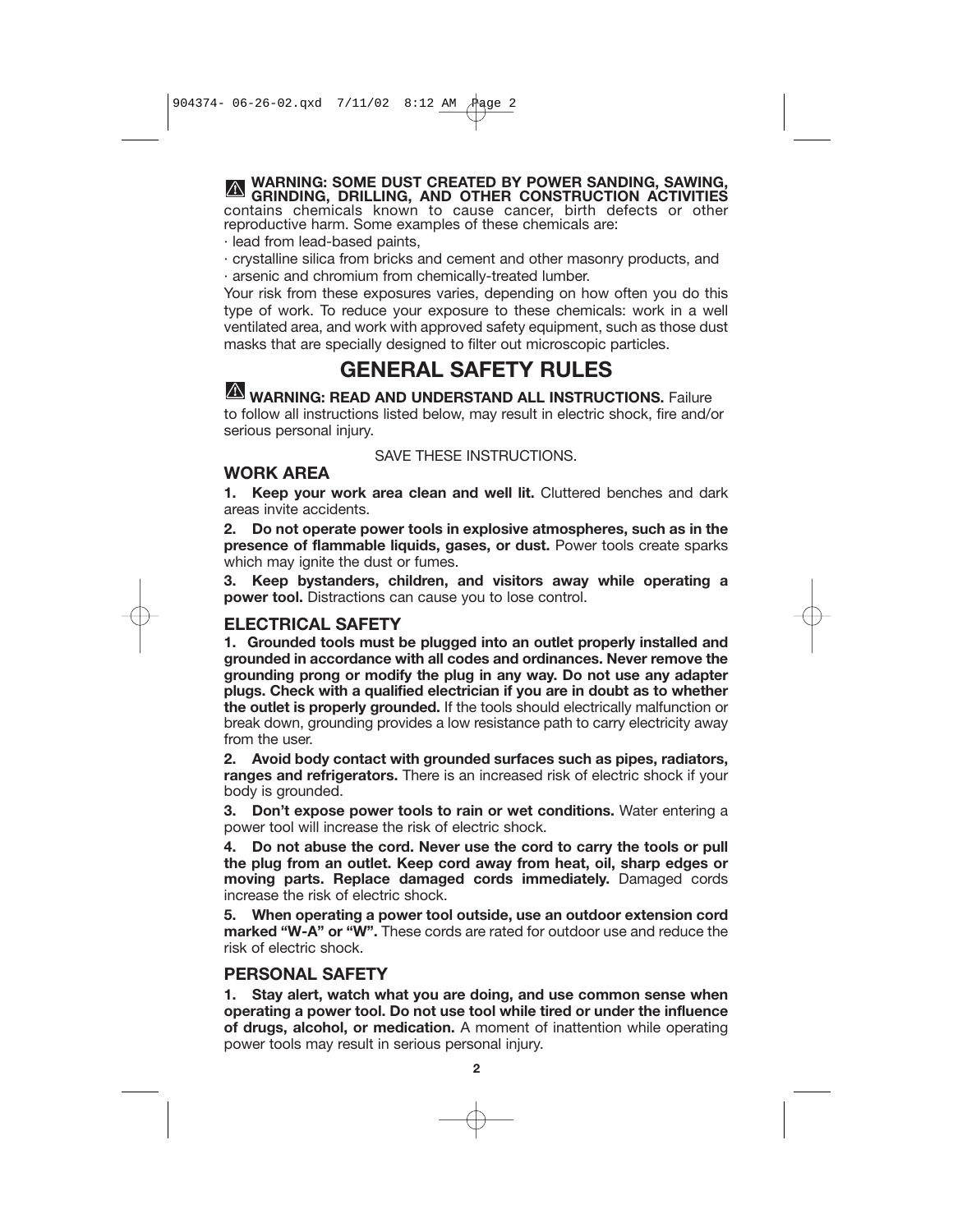**2. Dress properly. Do not wear loose clothing or jewelry. Contain long hair. Keep your hair, clothing, and gloves away from moving parts.** Loose clothes, jewelry, or long hair can be caught in moving parts.

**3. Avoid accidental starting. Be sure switch is OFF before plugging in.** Carrying tools with your finger on the switch or plugging in tools that have the switch ON invites accidents.

**4. Remove adjusting keys or wrenches before turning the tool ON.** A wrench or a key that is left attached to a rotating part of the tool may result in personal injury.

**5. Do not overreach. Keep proper footing and balance at all times.** Proper footing and balance enables better control of the tool in unexpected situations.

**6. Use safety equipment. Always wear eye protection.** Dust mask, nonskid safety shoes, hard hat, or hearing protection must be used for appropriate conditions.

#### **TOOLS USE AND CARE**

**1. Use clamps or other practical way to secure and support the workpiece to a stable platform.** Holding the work by hand or against your body is unstable and may lead to loss of control.

**2. Do not force tool. Use the correct tool for your application.** The correct tool will do the job better and safer at the rate for which it is designed.

**3. Do not use tool if switch does not turn it ON or OFF.** Any tool that cannot be controlled with the switch is dangerous and must be repaired.

**4. Disconnect the plug from the power source before making any adjustments, changing accessories, or storing the tool.** Such preventive safety measures reduce the risk of starting the tool accidentally.

**5. Store idle tools out of reach of children and other untrained persons.** Tools are dangerous in the hands of untrained users.

**6. Maintain tools with care. Keep cutting tools sharp and clean.** Properly maintained tools, with sharp cutting edges are less likely to bind and are easier to control.

**7. Check for misalignment or binding of moving parts, breakage of parts, and any other condition that may affect the tool's operation. If damaged, have the tool serviced before using.** Many accidents are caused by poorly maintained tools.

**8. Use only accessories that are recommended by the manufacturer for your model.** Accessories that may be suitable for one tool may become hazardous when used on another tool.

#### **SERVICE**

**1. Tool service must be performed only by qualified repair personnel.** Service or maintenance performed by unqualified personnel could result in a risk of injury.

2. When servicing a tool, use only identical replacement parts. Follow instructions in the Maintenance Section of this manual. Use of unauthorized parts or failure to follow Maintenance Instructions may create a risk of electric shock or injury.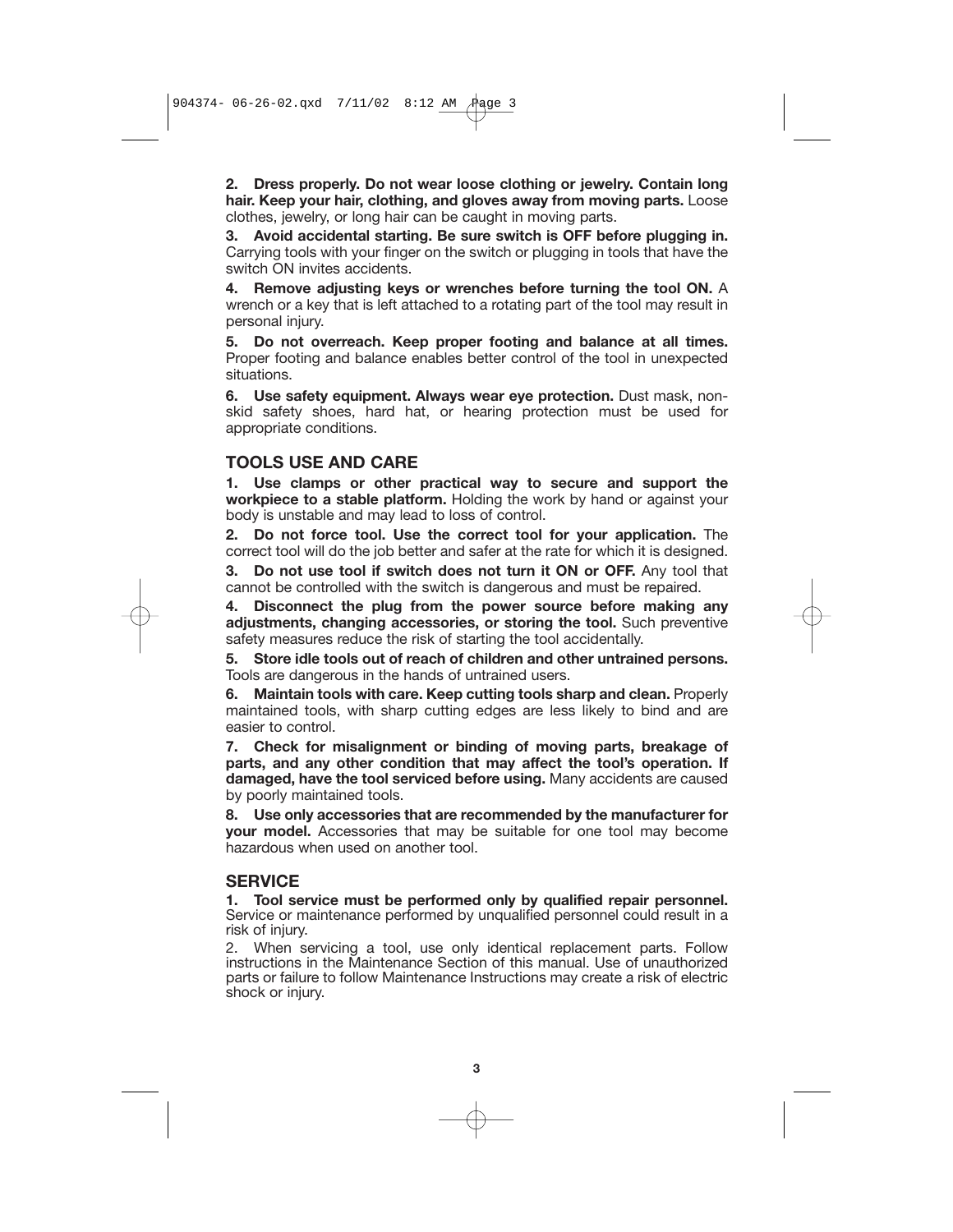# **ADDITIONAL SAFETY RULES FOR DRYWALL SANDER**

**1. USE A RESPIRATOR approved by NIOSH for "Dust and Mist".** Ventilate work area and/or use a dust collector. Continued and prolonged exposure to high concentrations of airborne dust may affect the respiratory system function.

**2. MAINTAIN FIRM FOOTING AND BALANCE.** Use appropriate scaffolding. Do not overreach.

**3. SANDING OF LEAD-BASED PAINT IS NOT RECOMMENDED.** Lead based paint should only be removed by a professional.

**4. SOME WOOD CONTAINS PRESERVATIVES WHICH CAN BE TOXIC.** Take extra care to prevent inhalation and skin contact when working with these materials. Request and follow any safety information available from your material supplier.

**5. WARNING:** This tool was designed for certain applications. **DO NOT** modify and/or use it for any application other than for which it was designed. If you have questions relative to its application **DO NOT** use the tool until you have written Porter-Cable and we have advised you.

> Technical Service Manager Porter-Cable Corporation 4825 Highway 45 North Jackson, TN 38305

|                               | <b>JACKSOH, TIN JOJUJ</b>                    |
|-------------------------------|----------------------------------------------|
| SYMBOL                        | <b>DEFINITION</b>                            |
| V                             | volts                                        |
| A                             | amperes                                      |
| Hz                            | hertz                                        |
| W                             | watts                                        |
| kW                            | kilowatts                                    |
| μF                            | microfarads                                  |
|                               | liters                                       |
| kg                            | kilograms                                    |
| N/cm <sup>2</sup>             | newtons per square centimeter                |
| Pa                            | pascals                                      |
| h                             | hours                                        |
| min                           | minutes                                      |
| s                             | seconds                                      |
|                               | alternating current                          |
| 3                             | three-phase alternating current              |
| 3N' V                         | three-phase alternating current with neutral |
|                               | direct current                               |
| $n_{\scriptscriptstyle\circ}$ |                                              |
| へ                             | alternating or direct current                |
| $\Box$                        | <b>Class II Construction</b>                 |
|                               | splash-proof construction                    |
|                               | watertight construction                      |
| /min                          | revolutions or reciprocation per minute      |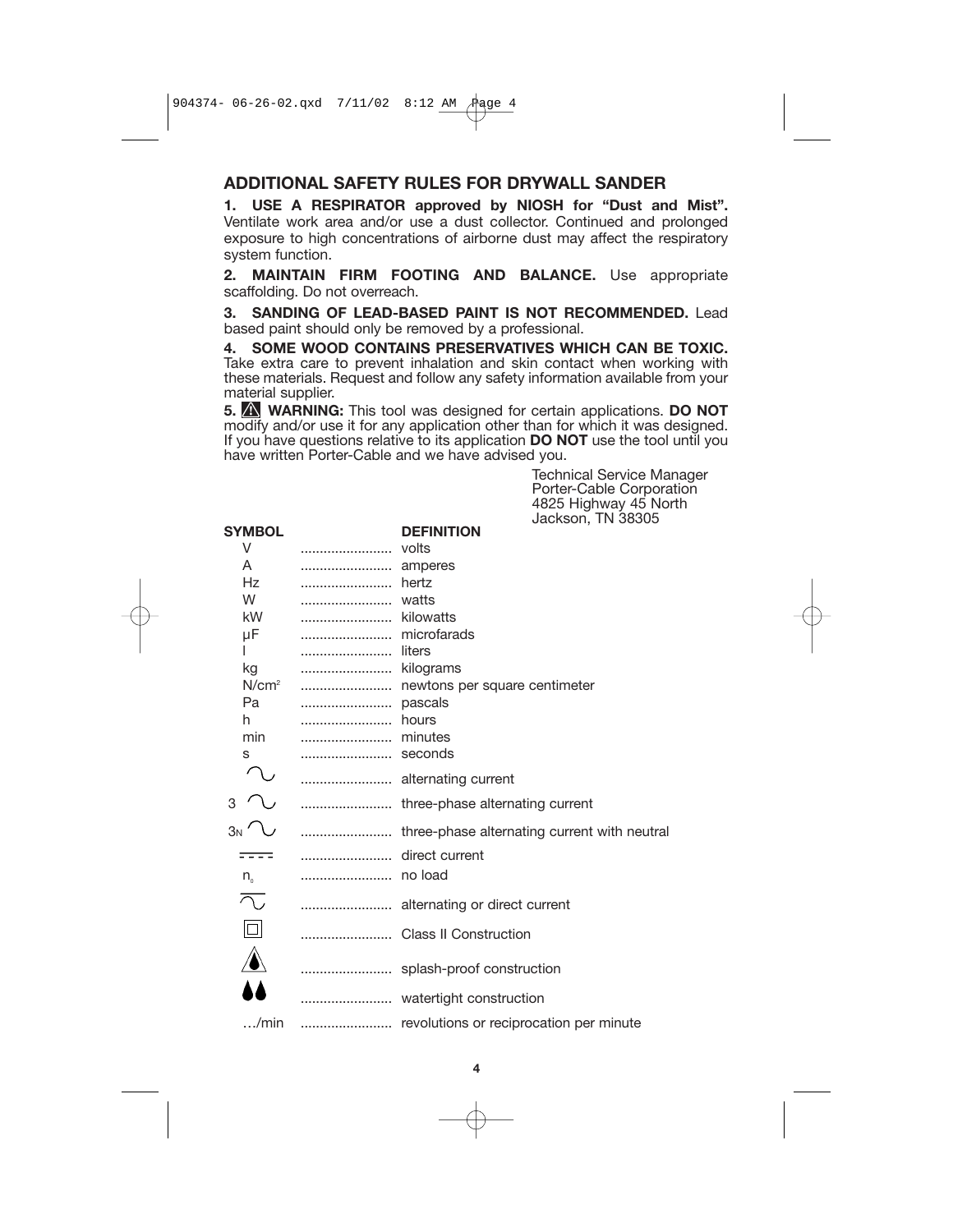#### **REPLACEMENT PARTS**

When servicing use only identical replacement parts.

#### **MOTOR**

Many Porter-Cable tools will operate on either D.C., or single phase 25 to 60 cycle A.C. current and voltage within plus or minus 5 percent of that shown on the specification plate on the tool. Several models, however, are designed for A.C. current only. Refer to the specification plate on your tool for proper voltage and current rating.

**CAUTION:** Do not operate your tool on a current on which the voltage is not within correct limits. Do not operate tools rated A.C. only on D.C. current. To do so may seriously damage the tool.

## **EXTENSION CORD SELECTION**

If an extension cord is used, make sure the conductor size is large enough to prevent excessive voltage drop which will cause loss of power and possible motor damage. A table of recommended extension cord sizes will be found in this section. This table is based on limiting line voltage drop to 5 volts (10 volts for 230 volts) at 150% of rated amperes.

If an extension cord is to be used outdoors it must be marked with the suffix W-A or W following the cord type designation. For example – SJTW-A to indicate it is acceptable for outdoor use.

| Length of Cord in Feet        |             |        |         |         |         |         |                |                |                |                |  |  |
|-------------------------------|-------------|--------|---------|---------|---------|---------|----------------|----------------|----------------|----------------|--|--|
|                               | <b>115V</b> | 25 Ft. | 50 Ft.  | 100 Ft. | 150 Ft. | 200 Ft. | 250 Ft.        | 300 Ft.        | 400 Ft.        | 500 Ft.        |  |  |
|                               | 230V        | 50 Ft. | 100 Ft. | 200 Ft. | 300 Ft. | 400 Ft. | 500 Ft.        | 600 Ft.        | 800 Ft.        | 1000 Ft.       |  |  |
| Rating<br>Ampere<br>Nameplate | $0 - 2$     | 18     | 18      | 18      | 16      | 16      | 14             | 14             | 12             | 12             |  |  |
|                               | $2 - 3$     | 18     | 18      | 16      | 14      | 14      | 12             | 12             | 10             | 10             |  |  |
|                               | $3 - 4$     | 18     | 18      | 16      | 14      | 12      | 12             | 10             | 10             | 8              |  |  |
|                               | $4 - 5$     | 18     | 18      | 14      | 12      | 12      | 10             | 10             | 8              | 8              |  |  |
|                               | $5-6$       | 18     | 16      | 14      | 12      | 10      | 10             | 8              | 8              | 6              |  |  |
|                               | $6 - 8$     | 18     | 16      | 12      | 10      | 10      | 8              | 6              | 6              | 6              |  |  |
|                               | $8 - 10$    | 18     | 14      | 12      | 10      | 8       | 8              | 6              | 6              | 4              |  |  |
|                               | $10 - 12$   | 16     | 14      | 10      | 8       | 8       | 6              | 6              | 4              | 4              |  |  |
|                               | $12 - 14$   | 16     | 12      | 10      | 8       | 6       | 6              | 6              | 4              | 2              |  |  |
|                               | 14-16       | 16     | 12      | 10      | 8       | 6       | 6              | 4              | 4              | $\overline{2}$ |  |  |
|                               | $16 - 18$   | 14     | 12      | 8       | 8       | 6       | $\overline{4}$ | 4              | 2              | 2              |  |  |
|                               | 18-20       | 14     | 12      | 8       | 6       | 6       | 4              | $\overline{4}$ | $\overline{2}$ | $\overline{2}$ |  |  |

RECOMMENDED EXTENSION CORD SIZES FOR USE WITH PORTABLE ELECTRIC TOOLS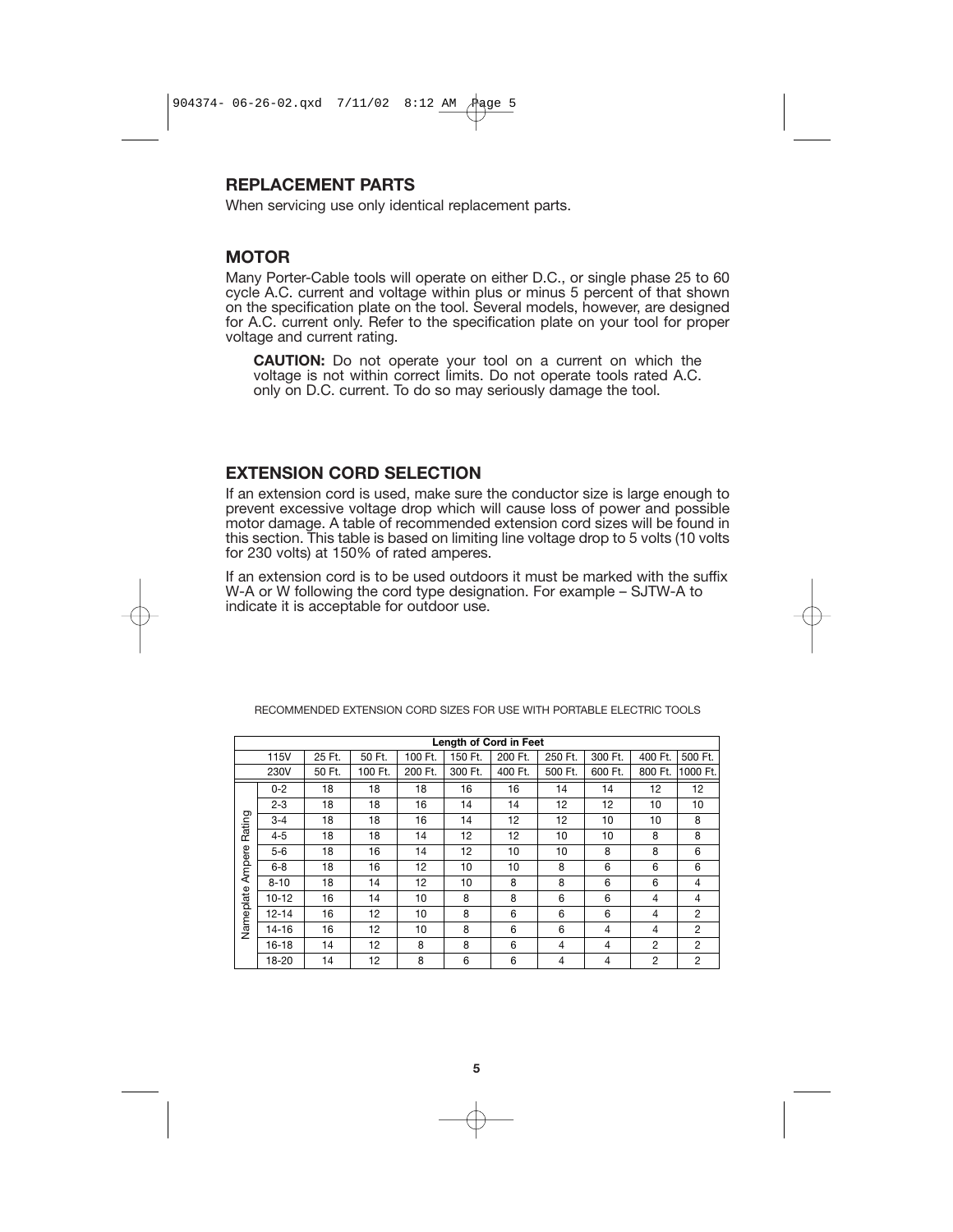# **ADDITIONAL SAFETY RULES FOR PAINT REMOVAL**

#### **WARNING: Extreme care should be taken when removing paint. The peelings, residue, and vapors of paint may contain lead, which is poisonous. Exposure to even low levels of lead can cause irreversible brain and nervous system damage; young and unborn children are particularly vulnerable.**

Before beginning any paint removal process you should determine whether the paint you are removing contains lead. This can be done by your local health department or by a professional who uses a paint analyzer to check for lead.

**LEAD-BASED PAINT SHOULD ONLY BE REMOVED BY A PROFESSIONAL.**

Persons removing paint should follow these guidelines:

**1. KEEP THE WORK AREA WELL VENTILATED.** Open the windows and put an exhaust fan in one of them. Be sure the fan is moving air from inside to outside.

**2. REMOVE OR COVER** any carpets, rugs, furniture, clothing, cooking utensils and air ducts.

**3. PLACE DROP CLOTHS** in the work area to catch any paint chips or peelings. Wear protective clothing such as extra work shirts, overalls and hats.

**4. WORK IN ONE ROOM AT A TIME.** Furnishings should be removed or placed in the center of the room and covered. Work areas should be sealed off from the rest of the dwelling by sealing doorways with drop cloths.

**5. CHILDREN, PREGNANT OR POTENTIALLY PREGNANT** women and nursing mothers should not be present in the work area until the work is done and all clean up is complete.

**6. WEAR A DUST RESPIRATOR** or a dual (dust and fume) respirator mask which has been approved by the Occupational Safety and Health Administration (OSHA), the National Institute of Safety and Health (NIOSH), or the United States Bureau of Mines. These masks and replaceable filters are readily available at major hardware stores. Be sure the mask fits. Beards and facial hair may keep the masks from sealing properly. Change filters often. DISPOSABLE PAPER MASKS ARE NOT ADEQUATE.

**7. KEEP FOOD AND DRINK** out of the work area. Wash hands, arms and face and rinse mouth before eating or drinking. Do not smoke or chew gum or tobacco in the work area.

**8. CLEAN UP ALL REMOVED PAINT** and dust by wet mopping the floors. Use a wet cloth to clean all walls, sills and any other surfaces where paint or dust is clinging. DO NOT SWEEP, dry dust or vacuum. Use a high phosphate detergent or trisodium (TSP) to wash and mop areas.

**9. AT THE END OF EACH WORK SESSION** put the paint chips and debris in a double plastic bag, close it with tape or twist ties and dispose of properly.

**10. REMOVE PROTECTIVE CLOTHING** and work shoes in the work area to avoid carrying dust into the rest of the dwelling. Wash work clothes separately. Wipe shoes off with a wet rag that is then washed with the work clothes. Wash hair and body thoroughly with soap and water.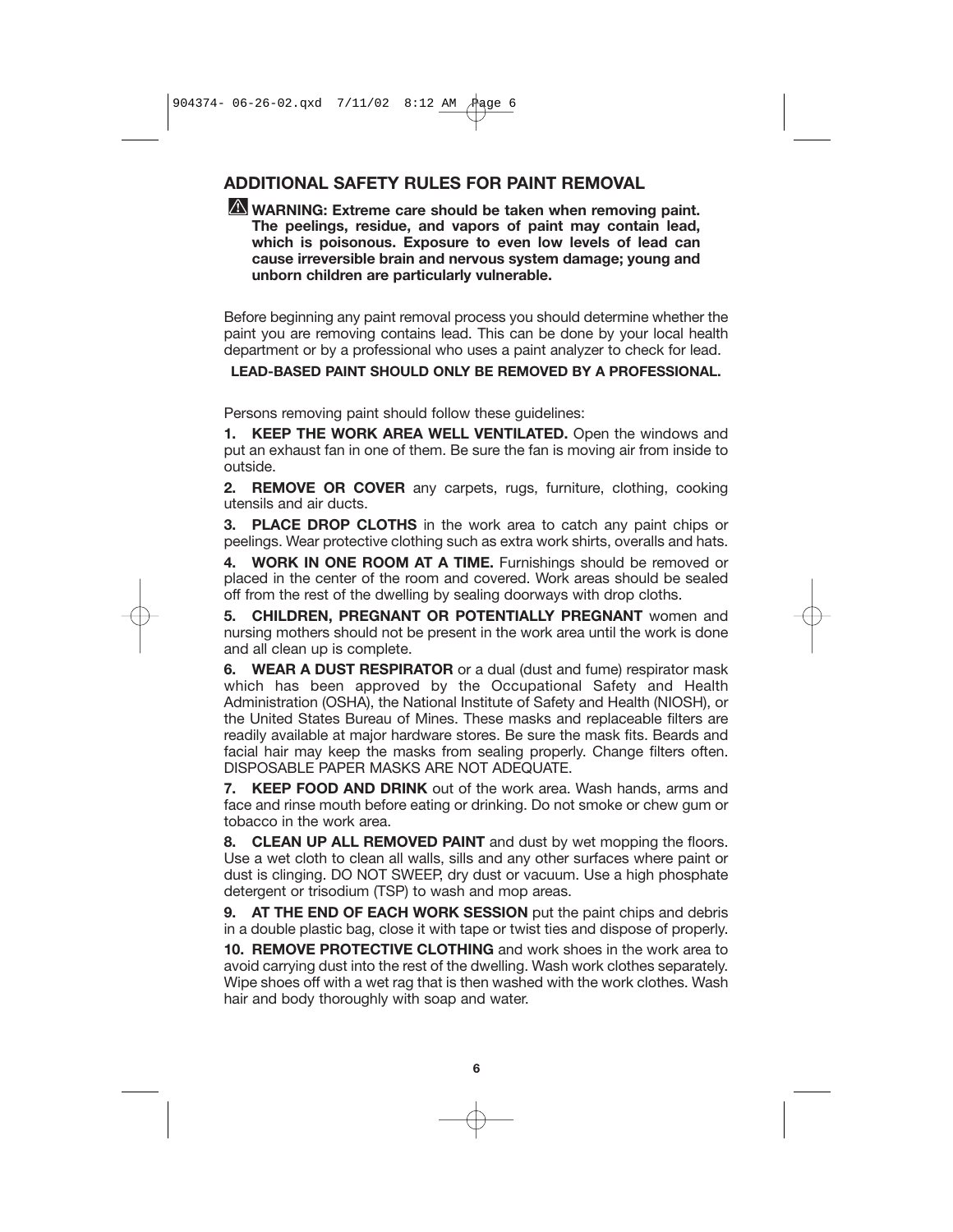# **OPERATING INSTRUCTIONS**

#### **FUNCTIONAL DESCRIPTION**

The Porter-Cable Drywall Sander is designed for sanding walls and ceilings made of drywall or plaster. The Sander provides a superior finish, and is faster than conventional finishing methods for both new construction and renovation work. Clean-up time for **Model 7800** is minimized by the use of an external vacuum cleaner attached to the sander.

# **ABRASIVE DISC SELECTION**

The Drywall Sander is shipped with a 100 grit, abrasive disc installed. This abrasive is suitable for most applications. Abrasive discs of 120 grit and 150 grit are available for situations requiring a smoother finish.

**CAUTION: Do not attempt to use any abrasives other than those recommended by Porter-Cable.**

### **HOW TO HOLD A DRYWALL SANDER**

The Drywall Sander should be held with both hands on the main tube (A) Fig. 1. The hands may be positioned anywhere along the main tube to provide the best combination of reach and leverage for the particular application.

**CAUTION: Keep your hands on the main tube (A) Fig. 1. Keep away from the sanding head area. The sanding head swivels in multiple directions and could pinch your hand.**





### **CONNECT MODEL 7800 DRYWALL SANDER TO VACUUM CLEANER**

The following items are furnished with the **Model 7800** Drywall Sander:

- 1.One vacuum hose. The hose is 13 feet long with a standard 1-1/4" vacuum cleaner connector on one end and a special swivel connector on the Sander end. It has a static dissipating feature to dissipate static electrical charges that are sometimes experienced when recovering drywall dust.
- 2. One  $1^{1}/4"$  to  $2^{1}/2"$  adapter (adapts the  $1^{1}/4"$  hose connector to fit a  $2^{1}/2"$ vacuum cleaner).
- 3.Three straps to connect the Sander cord to the vacuum hose (to prevent tangling).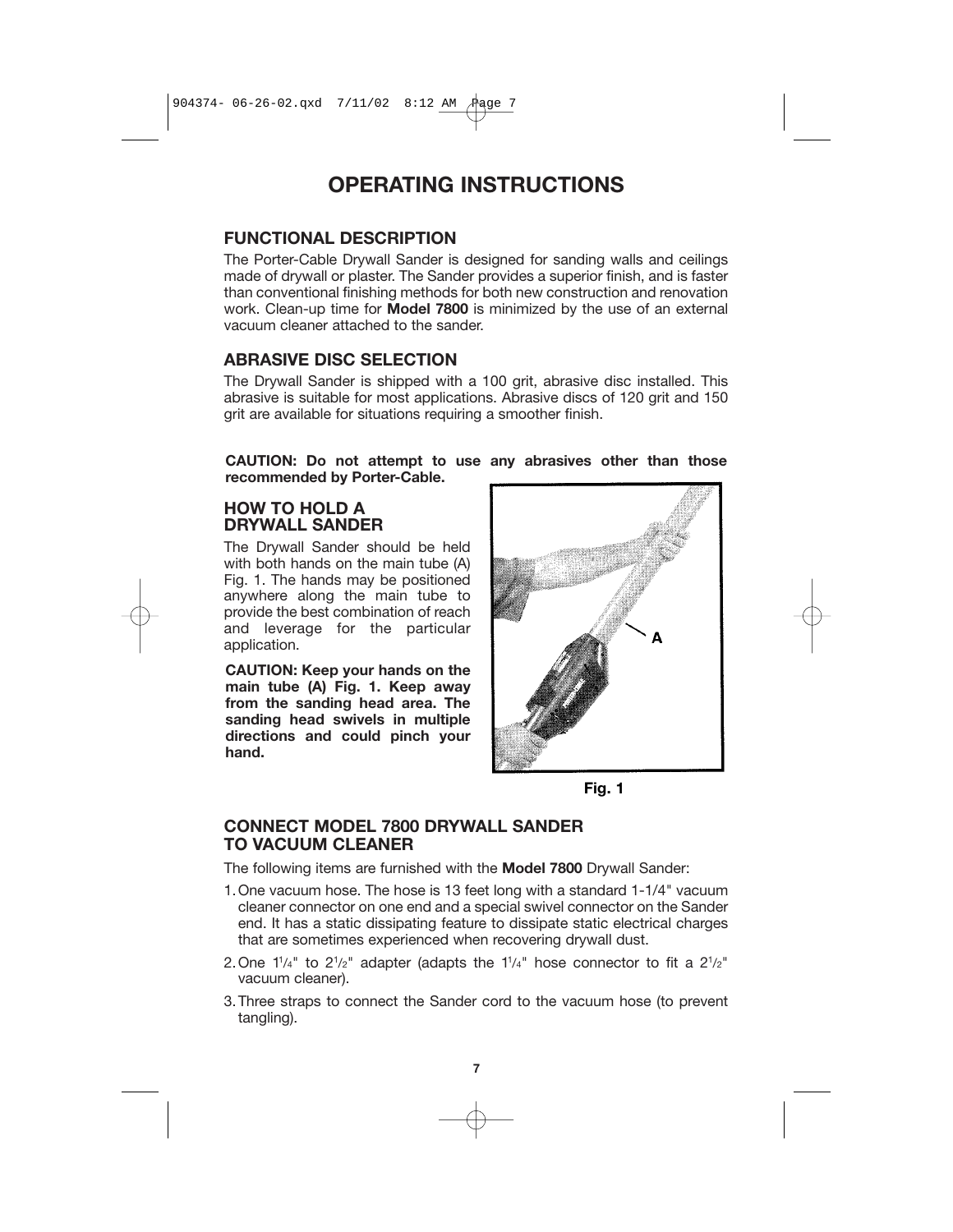#### **INSTALLATION**

1. Install the special drywall dust bag into your vacuum cleaner, following the instructions supplied with the vacuum cleaner. If this dust bag does not fit your vacuum cleaner correctly, purchase and install a suitable filter bag that is rated for drywall dust.

**CAUTION: Failure to use a dust bag rated for drywall dust will increase the level of airborne dust particles in the work area. Continued and prolonged exposure to high concentrations of airborne dust may affect your respiratory system function.**

2. Connect the vacuum hose to the Drywall Sander. Open the Drywall Sander's hose connector by turning the large nut (A) Fig. 2 counterclockwise a few turns. Push the vacuum hose swivel connector (B) Fig. 2 into the Drywall Sander connector and seat firmly. Turn the large nut clockwise to tighten the connector.



**Fig. 2**



**Fig. 3**

3. Install the three "hook & loop" type straps to prevent tangling of the Sander cord and the vacuum hose. Lay the cord and the vacuum hose out parallel to each other. Place a strap approximately two feet from each end and place the third strap halfway between the other two. Wrap the long end of each strap around the vacuum hose and close. Wrap the short end of each strap around the cord and close (Fig. 3).

4. Connect the vacuum hose to your vacuum cleaner. Use the 1-1/4" to 2- 1/2" adapter if necessary. If your vacuum cleaner requires a special connector (something other than the standard 1-1/4" to 2-1/2" connectors supplied with the Drywall Sander), contact your vacuum cleaner supplier for the proper adapter.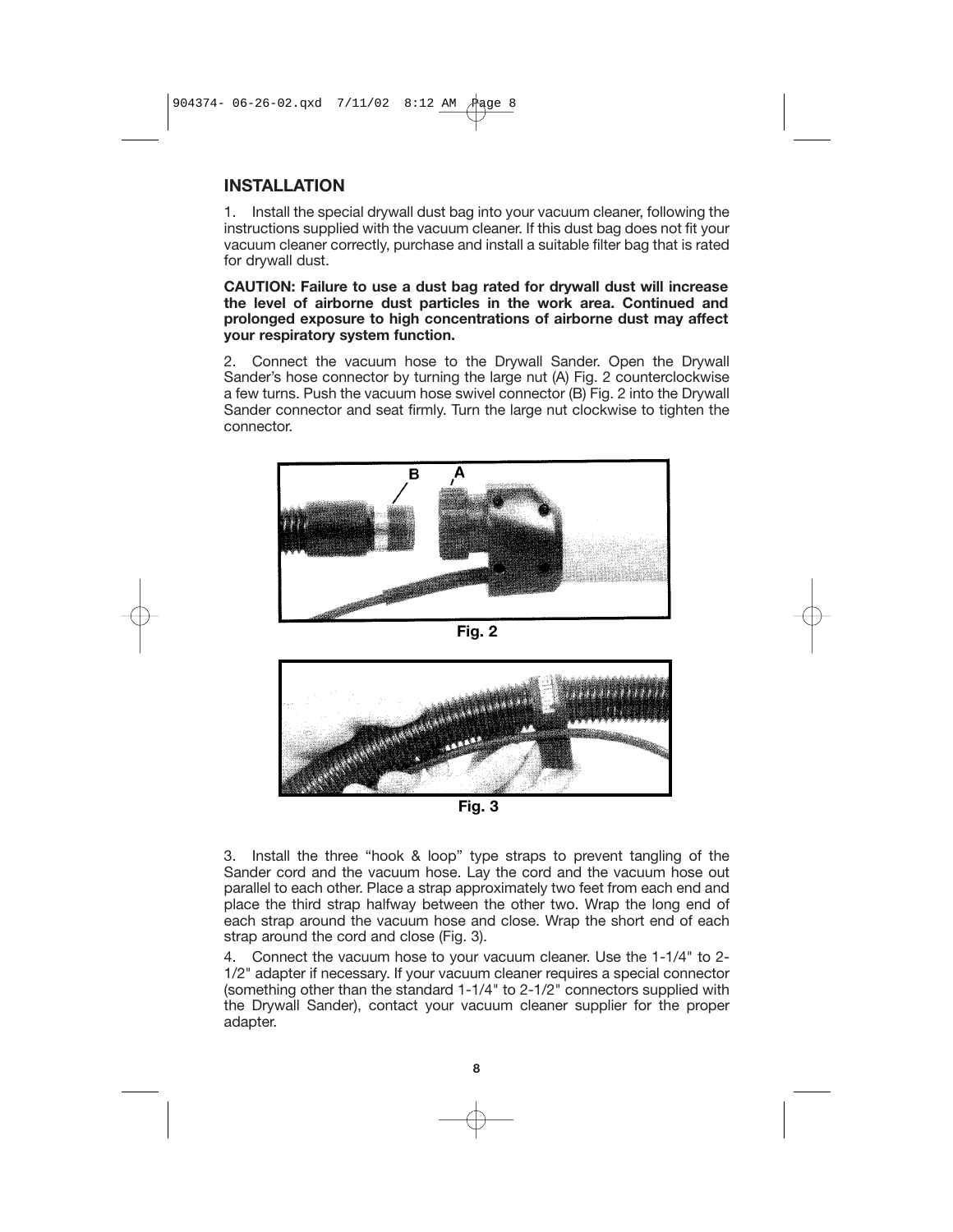### **TO START AND STOP DRYWALL SANDER**

Be certain that the power circuit voltage is the same as that shown on the specification plate of the tool, and that the switch is OFF. Connect the tool to the power circuit.

The Drywall Sander is equipped with a "rocker" type switch (A) Fig. 4. The top end of the switch button is labeled "OFF", and the bottom end of the button is labeled "ON". To start the Sander, press the bottom (ON) end of the switch. To stop the Sander: press the top (OFF) end of the switch.

#### **SPEED CONTROL**

The **Model 7800** Drywall Sander is equipped with a variable speed control. The speed is adjusted by turning the control knob (B) Fig. 4. The control knob is numbered "1" through "5". The setting "1" is the slowest speed (approximately 1000 RPM) and "5" is the fastest speed (approximately 2,000 RPM).

Use the higher speed settings for fast stock removal. Use the lower speed setting to reduce removal rate for more precise control. The **Model 7801** Drywall Sander has a constant speed of 2,000 RPM.

### **BRUSH-TYPE SKIRT**

On the **Model 7800**, a brushtype skirt (A) Fig. 5, surrounds the abrasive pad. This skirt serves two purposes: (1) It extends below the surface of the abrasive pad so that it contacts the work surface first, preventing the abrasive from "gouging" the work. (2) It helps contain the drywall dust until the vacuum cleaner pulls it away.

Replace the skirt if it is damaged or if it is worn excessively. Replacement skirts are available from any Porter-Cable Service Center (see the list in back of this manual).

Since the **Model 7801** requires no vacuum cleaner, the skirt is shorter, but provides the same purpose as #1 in the preceding paragraph.







**Fig. 5**

**CAUTION:** DISCONNECT TOOL FROM POWER SOURCE.

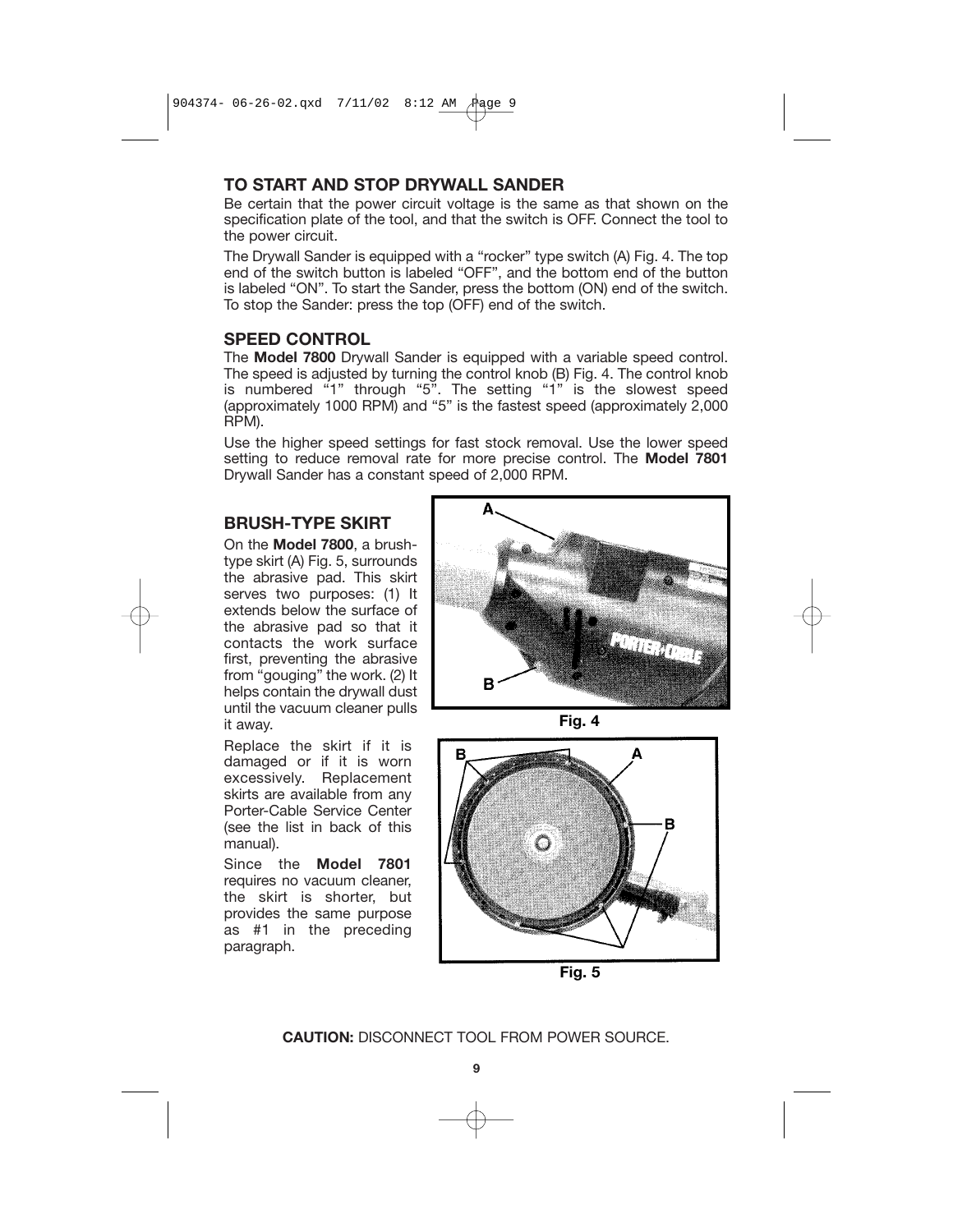# **TO REPLACE SKIRT**

(1) Remove abrasive pad (see ABRASIVE PAD REPLACEMENT).

(2) Use phillips screwdriver to remove the six retaining screws (B) Fig. 5.

(3) Lift the skirt out of housing.

(4) Position new skirt to housing and install the six retaining screws. (5) Replace the abrasive pad.

### **SANDING DRYWALL**

The Drywall Sander has a unique articulating sanding head. the head can swivel in multiple directions, allowing the abrasive pad to conform to the work surface (Figs. 6, 7, and 8). This action enables the operator to sand the top, middle, and bottom of a wall or ceiling joint without changing position.



1. Turn the vacuum cleaner switch "ON". (**Model 7800** only).

### **CAUTION: Wear a respirator approved by NIOSH for "Dust and Mist".**

2. Turn Drywall Sander switch "ON".

3. Position the Drywall Sander lightly against the work surface. Apply just enough pressure to align the sanding head with the work surface.

4. Apply additional pressure to engage the abrasive pad on the work surface. Move the Sander in an overlapping pattern to smooth the drywall compound down to a "featheredge".

Apply ONLY enough pressure to keep the abrasive pad flat against the work. Excessive pressure can cause unacceptable swirl marks and unevenness in the work surface.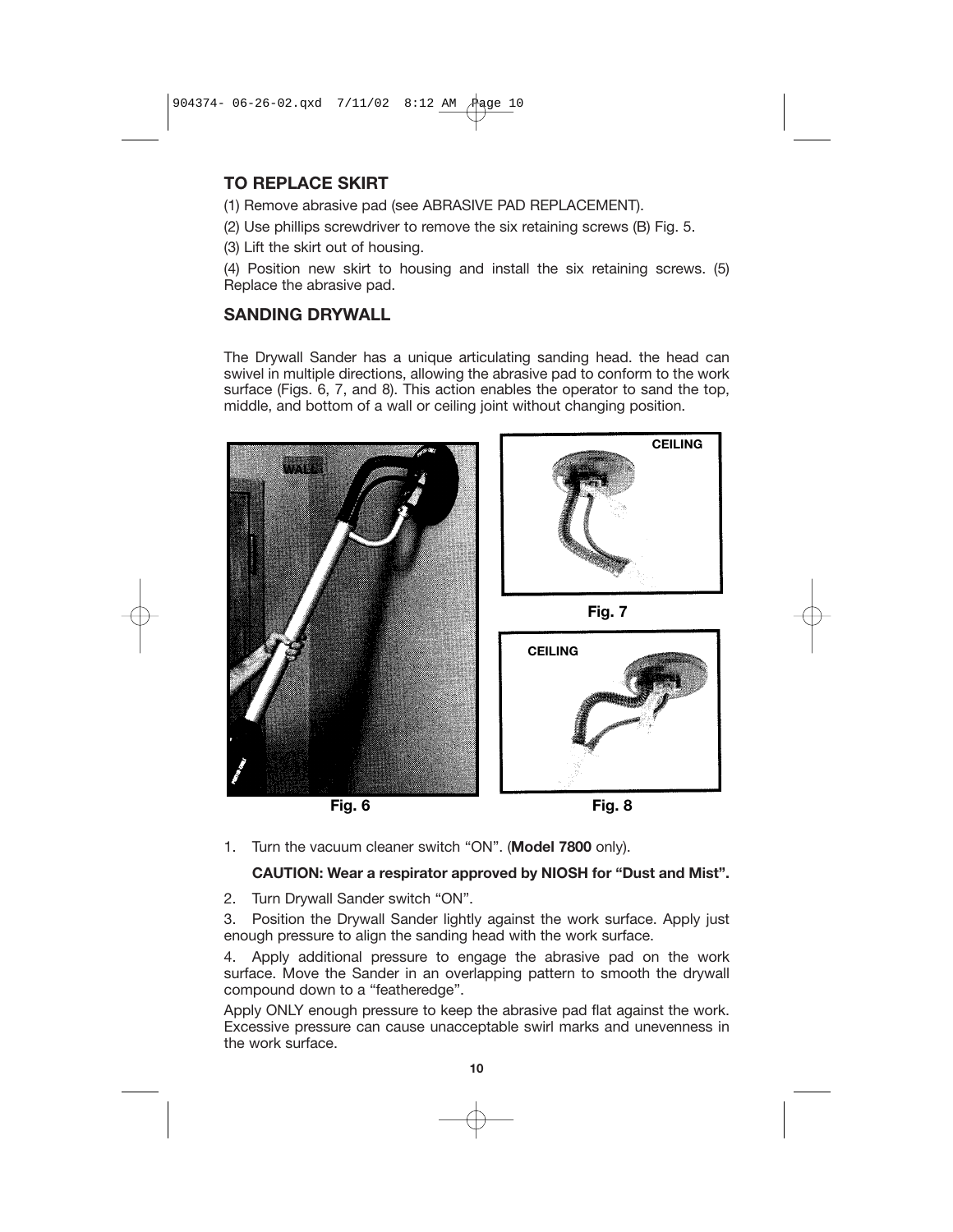Keep the Sander in constant motion while the abrasive pad is in contact with the work surface. Use a steady, sweeping motion. Stopping the Sander on the work, or moving the Sander erratically can cause unacceptable swirl marks and unevenness in the work surface.

**NOTE:** Do not allow rotating abrasive pad to contact sharp protrusions. Contact with protruding objects (nails, screws, electrical boxes, etc.), can severely damage the abrasive pad.

# **ABRASIVE PAD REPLACEMENT**

#### **CAUTION:** DISCONNECT TOOL FROM POWER SOURCE.

- 1. Grasp the abrasive pad and the sander housing to prevent pad rotation.
- 2. Rotate the pad retaining nut (A) Fig. 9 counterclockwise and remove.
- 3. Lift off the large metal washer (B) Fig. 9, and the abrasive pad (C) Fig. 9.



**Fig. 9**

**NOTE:** When the abrasive pad (C) Fig. 9 is lifted off the Sander, the abrasive back-up disc (A) Fig. 10 is exposed. Please note that this back-up disc is also covered with an abrasive material., and is used ONLY to prevent "slippage" between the back-up disc and the foambacked abrasive pad. it is NOT suitable for use as a sanding abrasive. **DO NOT USE THE SANDER WITHOUT A PROPER ABRASIVE PAD** 

Position the new abrasive pad to the back-up disc, and center the hole of the disc on the hub (B) Fig. 10 of the back-up disc.

5. Position the large metal washer (B) Fig. 9, and the retaining nut (A) Fig. 9, to the Sander.

6. Rotate the retaining nut clockwise to hand tighten (while holding the abrasive pad as described in step 1).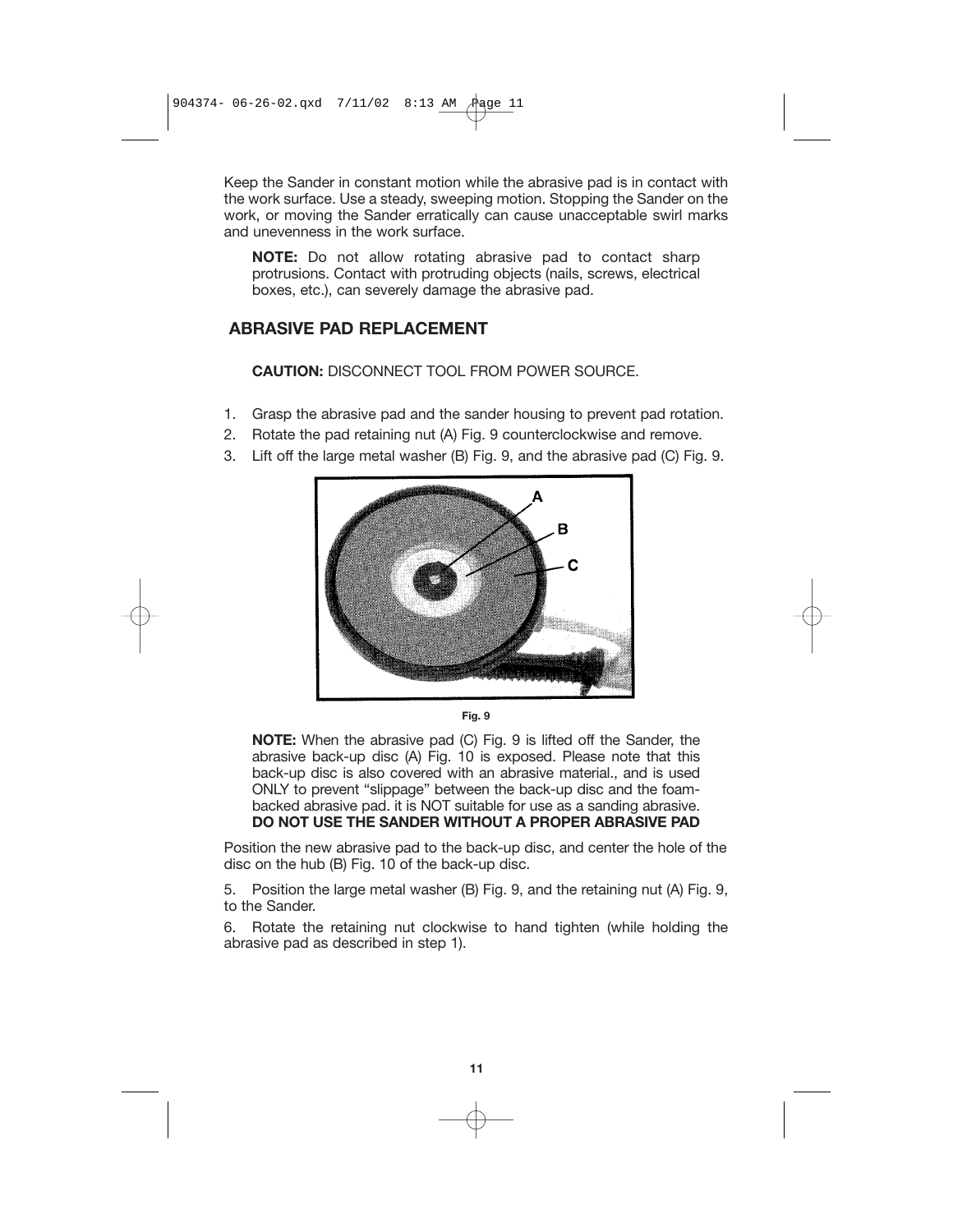904374- 06-26-02.qxd 7/11/02 8:13 AM Page 12



**Fig. 10**

### **TRANSPORTATION AND STORAGE**

Keep the Drywall Sander dry during transport and storage. Do not allow anything to press against the abrasive pad. The pad might deform, causing it to sand unevenly. If the pad cannot be protected during transport or storage: remove the abrasive pad and store it separately.

# **MAINTENANCE**

# **KEEP TOOL CLEAN**

Periodically blow out all air passages with dry compressed air. All plastic parts should be cleaned with a soft damp cloth. NEVER use solvents to clean plastic parts. They could possibly dissolve or otherwise damage the material.

**CAUTION:** Wear safety glasses while using compressed air.

## **FAILURE TO START**

Should your tool fail to start, check to make sure the prongs on the cord plug are making good contact in the outlet. Also, check for blown fuses or open circuit breakers in the line.

## **LUBRICATION**

This tool has been lubricated with a sufficient amount of high grade lubricant for the life of the unit under normal operating conditions. No further lubrication is necessary.

**12**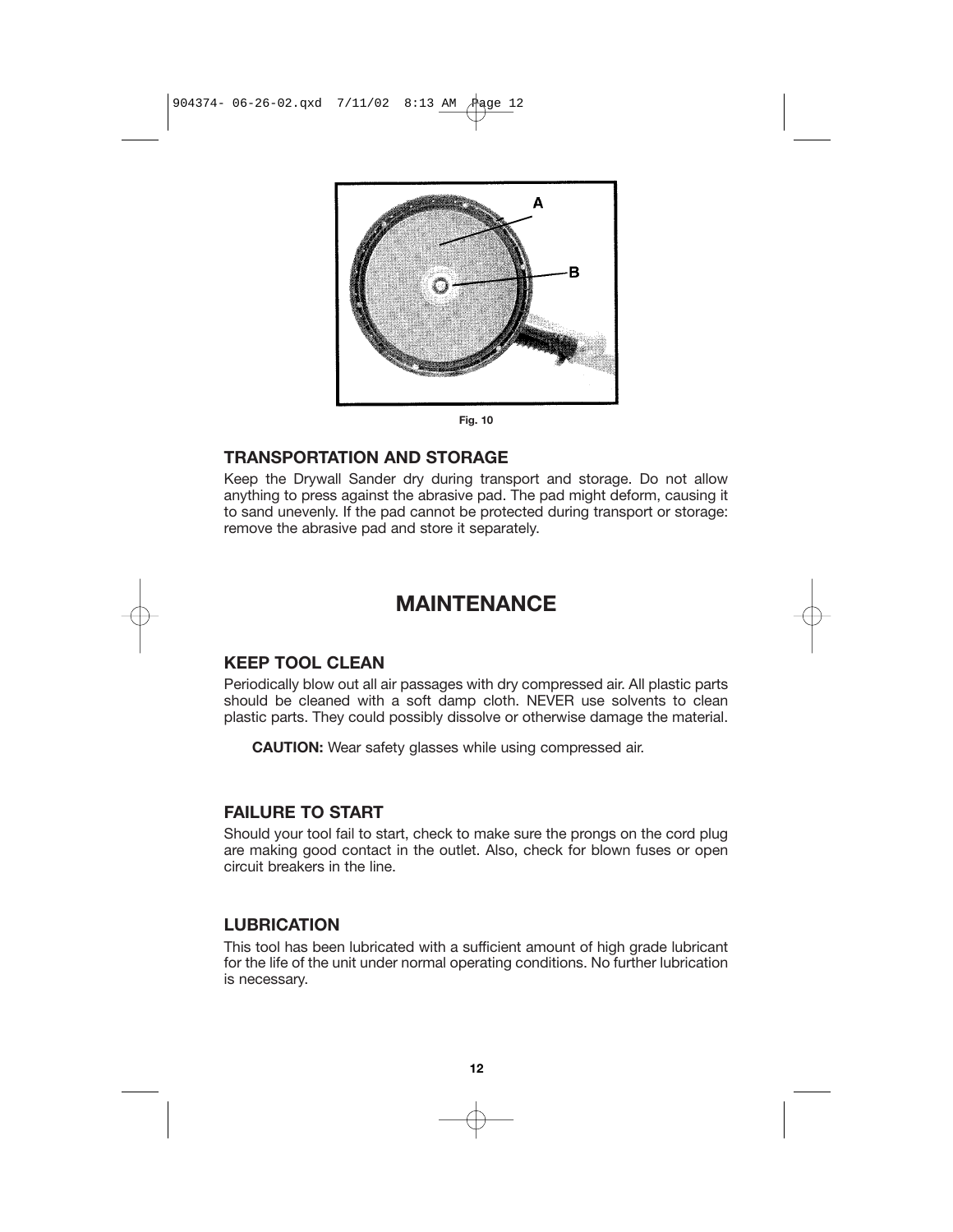#### **BRUSH INSPECTION AND LUBRICATION**

For your continued safety and electrical protection, brush inspection and replacement on this tool should ONLY be performed by an AUTHORIZED PORTER-CABLE SERVICE STATION or a PORTER-CABLE/DELTA FACTORY SERVICE CENTER.

At approximately 100 hours of use, take or send your tool to your nearest authorized Porter-Cable Service Station to be thoroughly cleaned and inspected. Have worn parts replaced and lubricate with fresh lubricant. Have new brushes installed, and test the tool for performance.

Any loss of power before the above maintenance check may indicate the need for immediate servicing of your tool. DO NOT CONTINUE TO OPERATE TOOL UNDER THIS CONDITION. If proper operating voltage is present, return your tool to the service station for immediate service.

# **SERVICE AND REPAIRS**

All quality tools will eventually require servicing or replacement of parts due to wear from normal use. These operations, including brush inspection and replacement, should ONLY be performed by either an AUTHORIZED PORTER-CABLE SERVICE STATION or a PORTER-CABLE/DELTA FACTORY SERVICE CENTER. All repairs made by these agencies are fully guaranteed against defective material and workmanship. We cannot guarantee repairs made or attempted by anyone other than these agencies.

Should you have any questions about your tool, feel free to write us at any time. In any communications, please give all information shown on the nameplate of your tool (model number, type, serial number, etc.).

# **ACCESSORIES**

A complete line of accessories is available from your Porter-Cable • Delta Supplier, Porter-Cable • Delta Factory Service Centers, and Porter-Cable Authorized Service Stations. Please visit our Web Site **www.portercable.com** for a catalog or for the name of your nearest supplier.

**WARNING:** Since accessories other than those offered by Porter-Cable • Delta have not been tested with this product, use of such accessories could be hazardous. For safest operation, only Porter-Cable • Delta recommended accessories should be used with this product.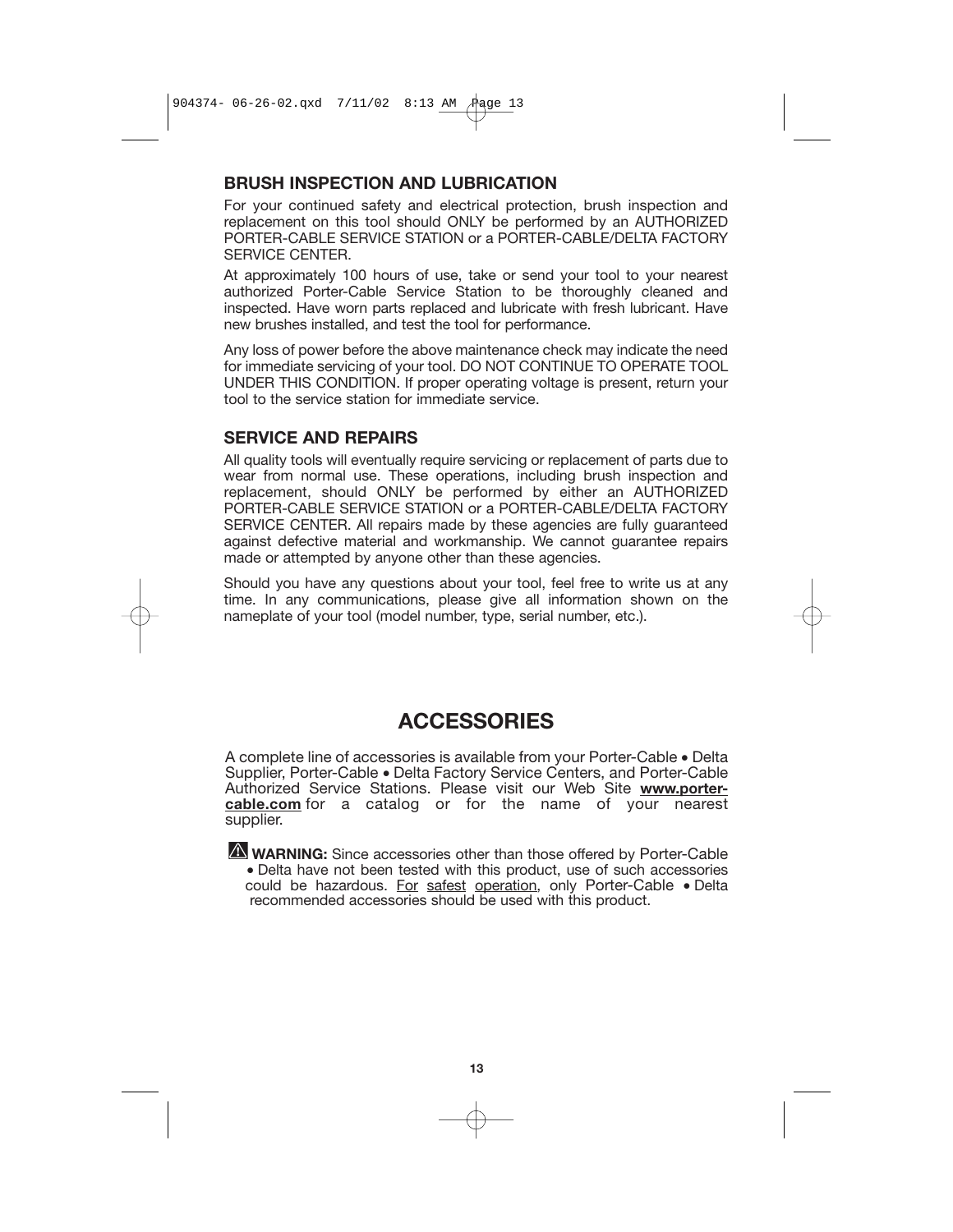904374- 06-26-02.qxd 7/11/02 8:13 AM Page 14

# **PORTER-CABLE LIMITED ONE YEAR WARRANTY**

Porter-Cable warrants its Professional Power Tools for a period of one year from the date of original purchase. We will repair or replace, at our option, any part or parts of the product and accessories covered under this warranty which, after examination, proves to be defective in workmanship or material during the warranty period. For repair or replacement, return the complete tool or accessory, transportation prepaid, to your nearest Porter-Cable Service Center or Authorized Service Station. Proof of purchase may be required. This warranty does not apply to repair or replacement required due to misuse, abuse, normal wear and tear or repairs attempted or made by other than our Service Centers or Authorized Service Stations.

ANY IMPLIED WARRANTY, INCLUDING THE IMPLIED WARRANTIES OF MERCHANTABILITY AND FITNESS FOR A PARTICULAR PURPOSE, WILL LAST ONLY FOR ONE (1) YEAR FROM THE DATE OF PURCHASE.

To obtain information on warranty performance please write to: PORTER-CABLE CORPORATION, 4825 Highway 45 North, P.O. Box 2468, Jackson, Tennessee 38302-2468; Attention: Product Service. THE FOREGOING OBLIGATION IS PORTER-CABLE'S SOLE LIABILITY UNDER THIS OR ANY IMPLIED WARRANTY AND UNDER NO CIRCUMSTANCES SHALL PORTER-CABLE BE LIABLE FOR ANY INCIDENTAL OR CONSEQUENTIAL DAMAGES. Some states do not allow limitations on how long an implied warranty lasts or the exclusion or limitation of incidental or consequential damages, so the above limitation or exclusion may not apply to you.

This warranty gives you specific legal rights and you may also have other legal rights which vary from state to state.